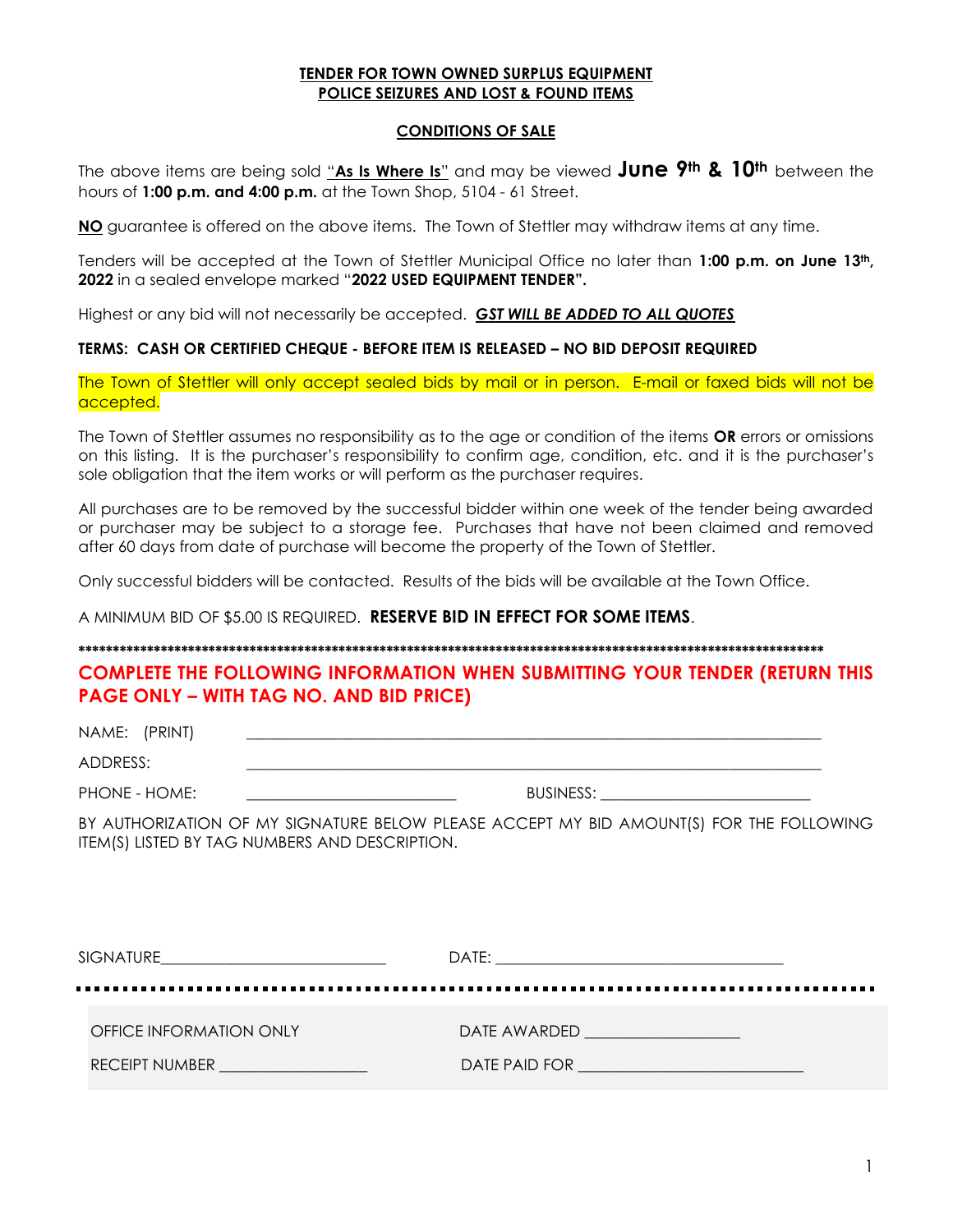# **2022 TOWN OF STETTLER PUBLIC TENDER FOR PURCHASE OF SURPLUS EQUIPMENT/LOST & FOUND ITEMS**

| TAG NO. | <b>DESCRIPTION</b>   | <b>BID</b><br><b>AMOUNT</b> |
|---------|----------------------|-----------------------------|
| 1.      | Pallet of 270 Bricks | 1.                          |
| 2.      | Pallet of 270 Bricks | 2.                          |
| 3.      | Pallet of 270 Bricks | 3.                          |
| 4.      | Pallet of 270 Bricks | 4.                          |
| 5.      | Pallet of 270 Bricks | 5.                          |
| 6.      | Pallet of 270 Bricks | 6.                          |
| 7.      | Pallet of 270 Bricks | 7.                          |
| 8.      | Pallet of 270 Bricks | 8.                          |
| 9.      | Pallet of 270 Bricks | 9.                          |
| 10.     | Pallet of 270 Bricks | 10.                         |
| 11.     | Pallet of 270 Bricks | 11.                         |
| 12.     | Pallet of 270 Bricks | 12.                         |
| 13.     | Pallet of 270 Bricks | 13.                         |
| 14.     | Pallet of 270 Bricks | 14.                         |
| 15.     | Pallet of 270 Bricks | 15.                         |
| 16.     | Pallet of 450 Bricks | 16.                         |
| 17.     | Pallet of 450 Bricks | 17.                         |
| 18.     | Sweeper Broom        | 18.                         |
| 19.     | Sweeper Broom        | 19.                         |
| 20.     | Sweeper Broom        | 20.                         |
| 21.     | Sweeper Broom        | 21.                         |
| 22.     | Sweeper Broom        | 22.                         |
| 23.     | Echo Hedge Trimmer   | 23.                         |
| 24.     | Stihl MS170 Chainsaw | 24.                         |
| 25.     | Stihl MS270 Chainsaw | 25.                         |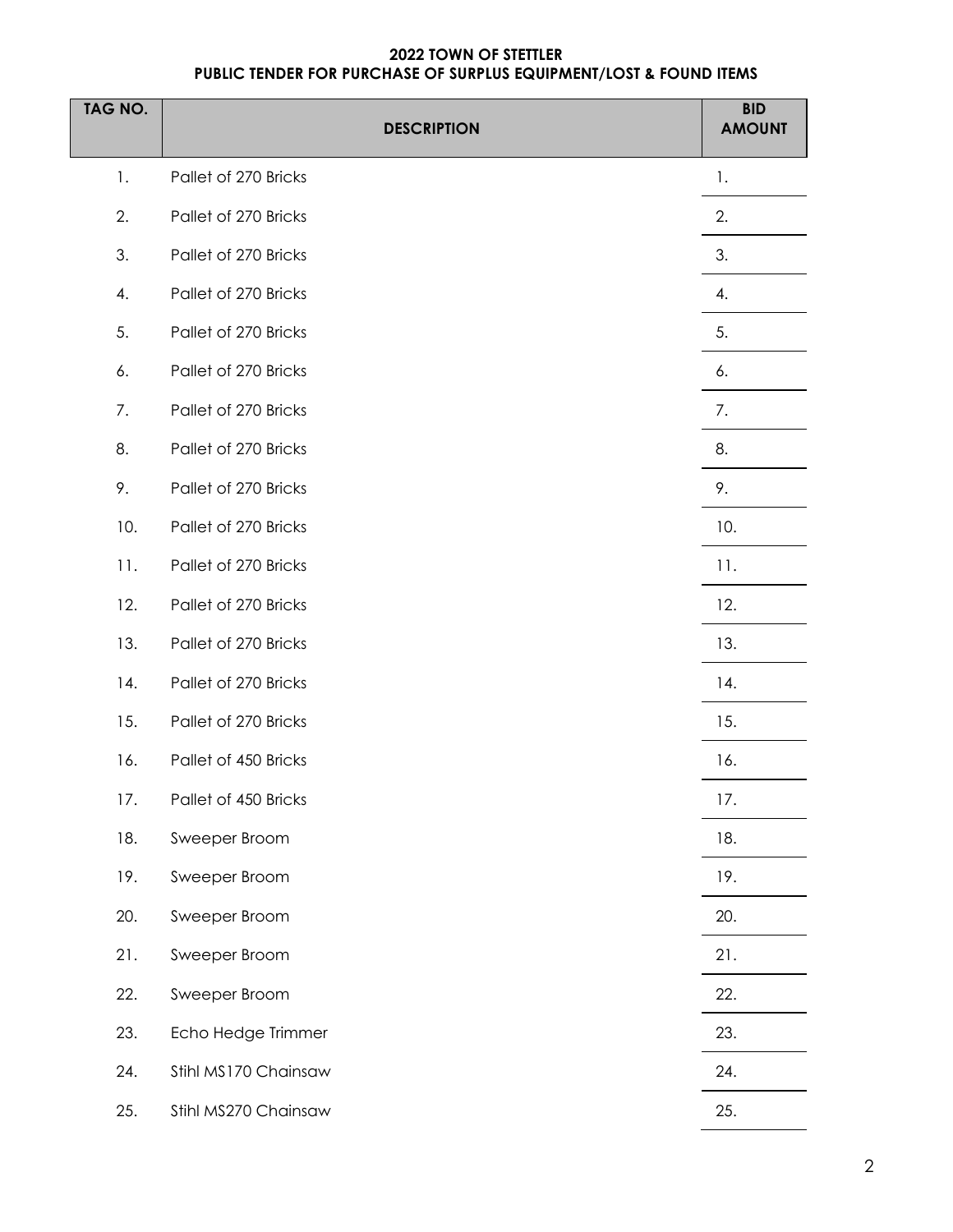| 26. | Inflatable Boat w/3 Paddles and Air Pump           | 26. |
|-----|----------------------------------------------------|-----|
| 27. | Luggable Loo Portable Toilet                       | 27. |
| 28. | Lincoln Grease Gun in Carry Case                   | 28. |
| 29. | Camouflage Tarp                                    | 29. |
| 30. | Hankook Tire 245 75 R16                            | 30. |
| 31. | Hankook Tire 245 75 R16                            | 31. |
| 32. | Green Tarp (18x24)                                 | 32. |
| 33. | Mastercraft Storage Bin 102L (29x20x15")           | 33. |
| 34. | Husqvarna Leaf Blower                              | 34. |
| 35. | Blue Tarp (10x14)                                  | 35. |
| 36. | HQ Camp Stove w/ Pipe and Accessories              | 36. |
| 37. | Stinky Pete Camping Shower w/ Accessories          | 37. |
| 38. | <b>Box of Tool Hooks</b>                           | 38. |
| 39. | <b>Box of Tool Hooks</b>                           | 39. |
| 40. | Box of Spikes & Corner Brackets                    | 40. |
| 41. | Job Pro Pressure Washer                            | 41. |
| 42. | 8x10 Tarp                                          | 42. |
| 43. | 10X20 Tarp                                         | 43. |
| 44. | 12x16 Tarp                                         | 44. |
| 45. | 10x20 Tarp                                         | 45. |
| 46. | 8x10 Tarp                                          | 46. |
| 47. | 8x10 Tarp                                          | 47. |
| 48. | 10x12 Tarp                                         | 48. |
| 49. | Dirt Bike Helmet & Goggles                         | 49. |
| 50. | Jet Air Impact 1/2 Inch                            | 50. |
| 51. | CP Air Impact 3/4 Inch                             | 51. |
| 52. | Parts Washer                                       | 52. |
| 53. | Portable Welder (Generator Works, Welder Does Not) | 53. |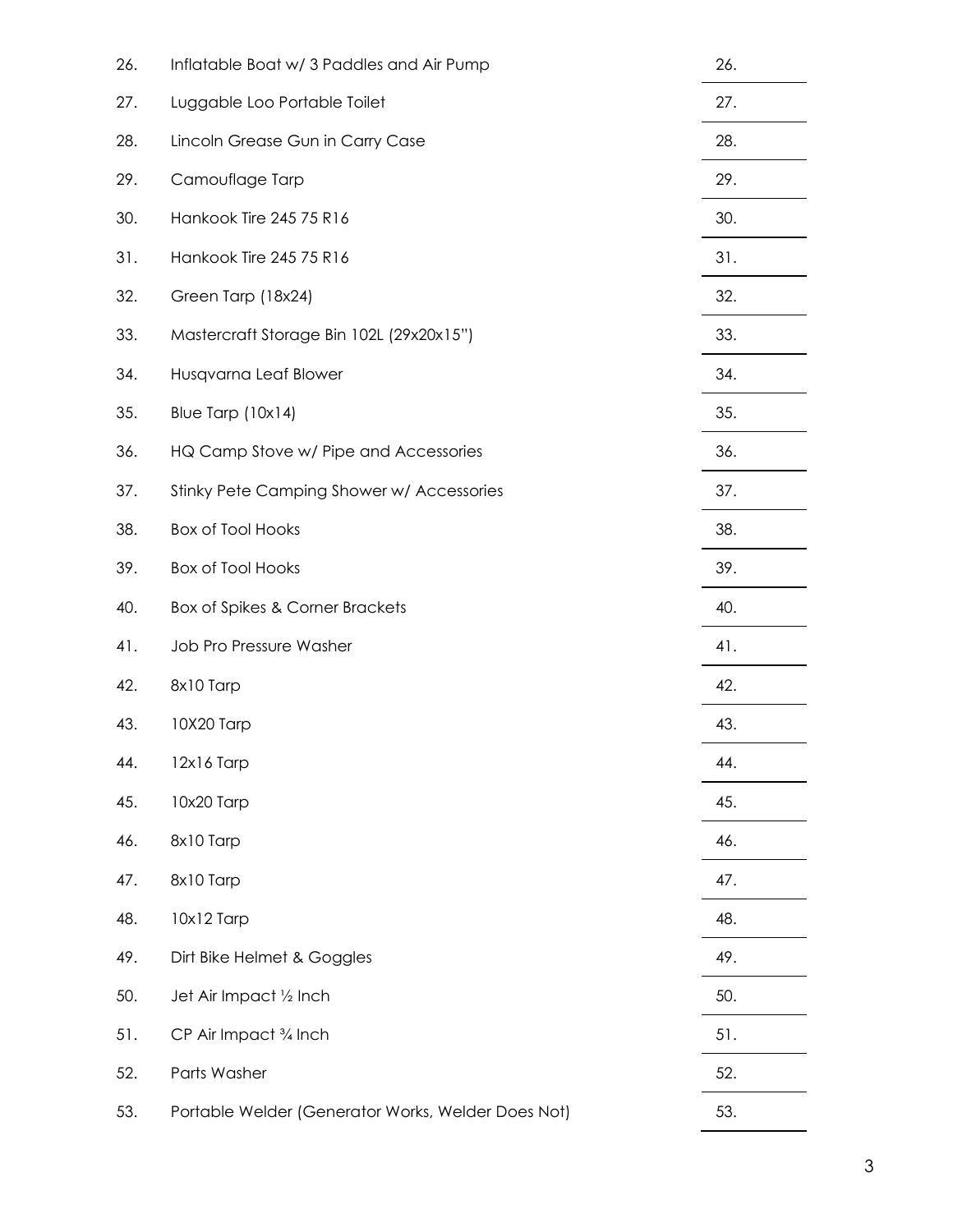| 54. | <b>Blue and White Barrel</b> | 54. |
|-----|------------------------------|-----|
| 55. | <b>Blue and White Barrel</b> | 55. |
| 56. | <b>Blue and White Barrel</b> | 56. |
| 57. | <b>Blue and White Barrel</b> | 57. |
| 58. | <b>Blue and White Barrel</b> | 58. |
| 59. | <b>Blue and White Barrel</b> | 59. |
| 60. | <b>Blue and White Barrel</b> | 60. |
| 61. | <b>Blue and White Barrel</b> | 61. |
| 62. | <b>Blue and White Barrel</b> | 62. |
| 63. | <b>Blue and White Barrel</b> | 63. |
| 64. | <b>Blue and White Barrel</b> | 64. |
| 65. | <b>Blue and White Barrel</b> | 65. |
| 66. | <b>Blue and White Barrel</b> | 66. |
| 67. | <b>Blue and White Barrel</b> | 67. |
| 68. | <b>Blue and White Barrel</b> | 68. |
| 69. | <b>Blue and White Barrel</b> | 69. |
| 70. | <b>Blue and White Barrel</b> | 70. |
| 71. | <b>Blue and White Barrel</b> | 71. |
| 72. | <b>Blue and White Barrel</b> | 72. |
| 73. | <b>Blue and White Barrel</b> | 73. |
| 74. | <b>Blue and White Barrel</b> | 74. |
| 75. | <b>Blue and White Barrel</b> | 75. |
| 76. | <b>Blue and White Barrel</b> | 76. |
| 77. | <b>Blue and White Barrel</b> | 77. |
| 78. | <b>Blue and White Barrel</b> | 78. |
| 79. | <b>Blue and White Barrel</b> | 79. |
| 80. | <b>Blue and White Barrel</b> | 80. |
| 81. | <b>Blue and White Barrel</b> | 81. |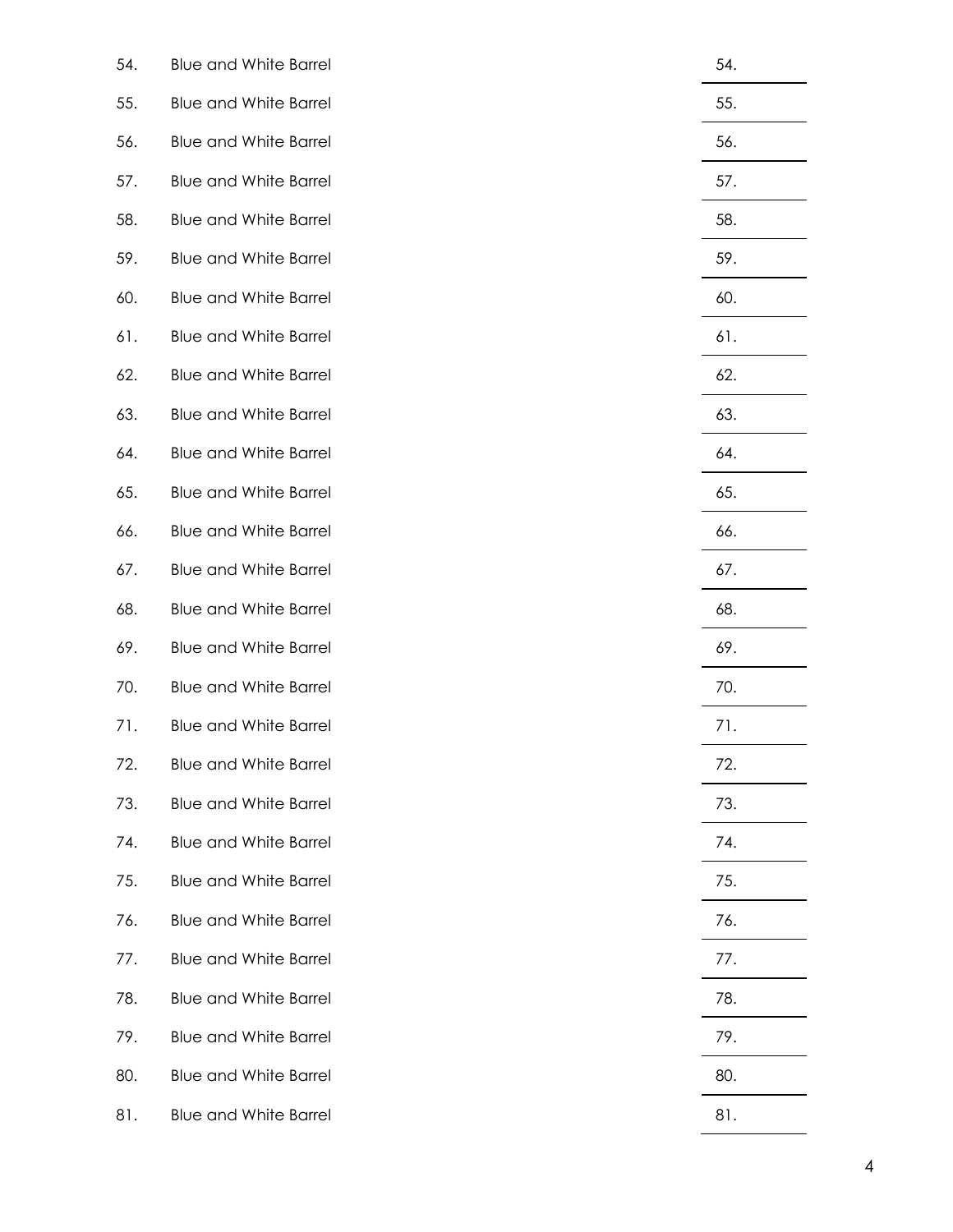| 82.  | <b>Blue and White Barrel</b>       | 82.  |
|------|------------------------------------|------|
| 83.  | <b>Blue and White Barrel</b>       | 83.  |
| 84.  | <b>Blue and White Barrel</b>       | 84.  |
| 85.  | <b>Blue and White Barrel</b>       | 85.  |
| 86.  | <b>Blue and White Barrel</b>       | 86.  |
| 87.  | <b>Blue and White Barrel</b>       | 87.  |
| 88.  | <b>Blue and White Barrel</b>       | 88.  |
| 89.  | <b>Blue and White Barrel</b>       | 89.  |
| 90.  | <b>Blue and White Barrel</b>       | 90.  |
| 91.  | <b>Blue and White Barrel</b>       | 91.  |
| 92.  | <b>Blue and White Barrel</b>       | 92.  |
| 93.  | <b>Blue and White Barrel</b>       | 93.  |
| 94.  | <b>Blue and White Barrel</b>       | 94.  |
| 95.  | Snowflake Decoration               | 95.  |
| 96.  | Snowflake Decoration               | 96.  |
| 97.  | Snowflake Decoration               | 97.  |
| 98.  | <b>Christmas Tree Decoration</b>   | 98.  |
| 99.  | Christmas Tree w/Candle Decoration | 99.  |
| 100. | Christmas Tree w/Candle Decoration | 100. |
| 101. | <b>Garland Bell Decoration</b>     | 101. |
| 102. | Double Tree Decoration             | 102. |
| 103. | Double Candle Decoration           | 103. |
| 104. | Music Note & Tree Decoration       | 104. |
| 105. | Snowman Decoration                 | 105. |
| 106. | <b>Candle Decoration</b>           | 106. |
| 107. | <b>Candle Decoration</b>           | 107. |
| 108. | Snowman Decoration (no garland)    | 108. |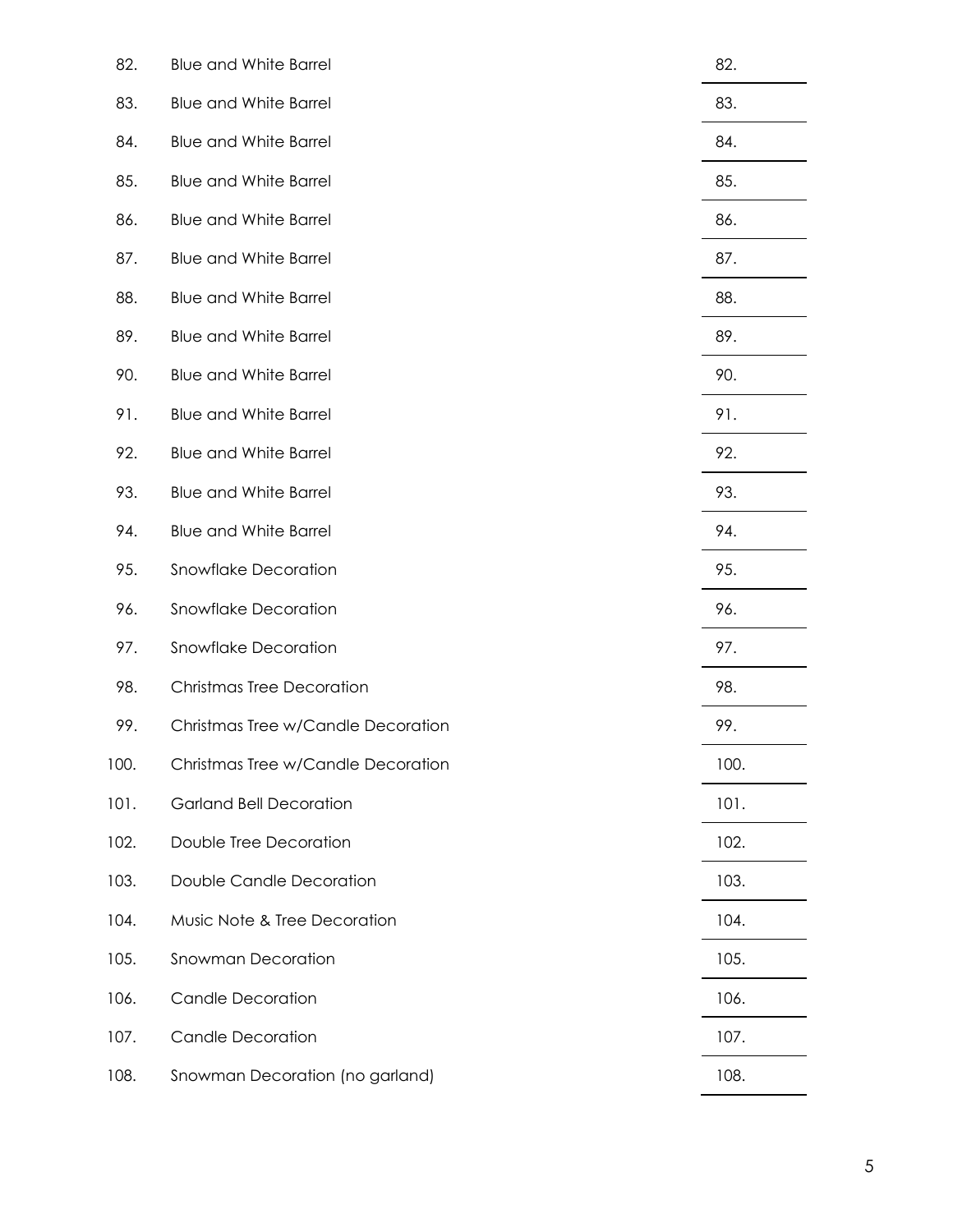| 109. | Snowflake Decoration (no garland)                                    | 109. |
|------|----------------------------------------------------------------------|------|
| 110. | Oil Barrel                                                           | 110. |
| 111. | Oil Barrel                                                           | 111. |
| 112. | Oil Barrel                                                           | 112. |
| 113. | Oil Barrel                                                           | 113. |
| 114. | Oil Barrel                                                           | 114. |
| 115. | 3 Rubber Bump Mats                                                   | 115. |
| 116. | <b>Blue Plastic Barrel</b>                                           | 116. |
| 117. | <b>Blue Plastic Barrel</b>                                           | 117. |
| 118. | <b>Blue Plastic Barrel</b>                                           | 118. |
| 119. | <b>Blue Plastic Barrel</b>                                           | 119. |
| 120. | 2004 Chevy 2500 HD 6L 2WD Truck (transmission only works in reverse) | 120. |
| 121. | Pedal Bike                                                           | 121. |
| 122. | Pedal Bike                                                           | 122. |
| 123. | Pedal Bike                                                           | 123. |
| 124. | Pedal Bike                                                           | 124. |
| 125. | Pedal Bike                                                           | 125. |
| 126. | Pedal Bike                                                           | 126. |
| 127. | Pedal Bike                                                           | 127. |
| 128. | Pedal Bike                                                           | 128. |
| 129. | Pedal Bike                                                           | 129. |
| 130. | Pedal Bike                                                           | 130. |
| 131. | Pedal Bike                                                           | 131. |
| 132. | Pedal Bike                                                           | 132. |
| 133. | Pedal Bike                                                           | 133. |
| 134. | Pedal Bike                                                           | 134. |
| 135. | Pedal Bike                                                           | 135. |
| 136. | Pedal Bike                                                           | 136. |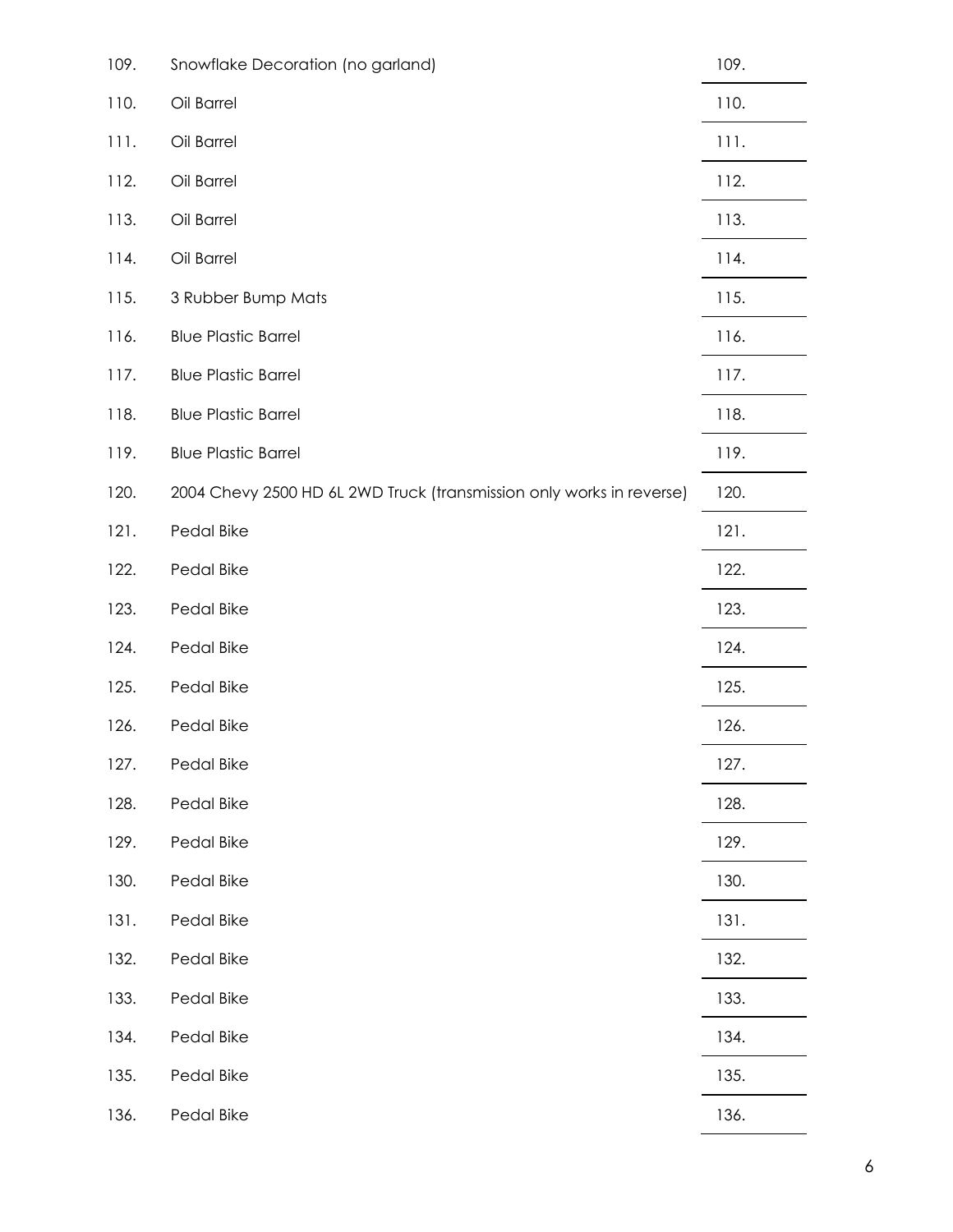| 137. | Pedal Bike | 137. |
|------|------------|------|
| 138. | Pedal Bike | 138. |
| 139. | Pedal Bike | 139. |
| 140. | Pedal Bike | 140. |
| 141. | Pedal Bike | 141. |
| 142. | Pedal Bike | 142. |
| 143. | Pedal Bike | 143. |
| 144. | Pedal Bike | 144. |
| 145. | Pedal Bike | 145. |
| 146. | Pedal Bike | 146. |
| 147. | Pedal Bike | 147. |
| 148. | Pedal Bike | 148. |
| 149. | Pedal Bike | 149. |
| 150. | Pedal Bike | 150. |
| 151. | Pedal Bike | 151. |
| 152. | Pedal Bike | 152. |
| 153. | Pedal Bike | 153. |
| 154. | Pedal Bike | 154. |
| 155. | Pedal Bike | 155. |
| 156. | Pedal Bike | 156. |
| 157. | Pedal Bike | 157. |
| 158. | Pedal Bike | 158. |
| 159. | Pedal Bike | 159. |
| 160. | Pedal Bike | 160. |
| 161. | Pedal Bike | 161. |
| 162. | Pedal Bike | 162. |
| 163. | Pedal Bike | 163. |
| 164. | Pedal Bike | 164. |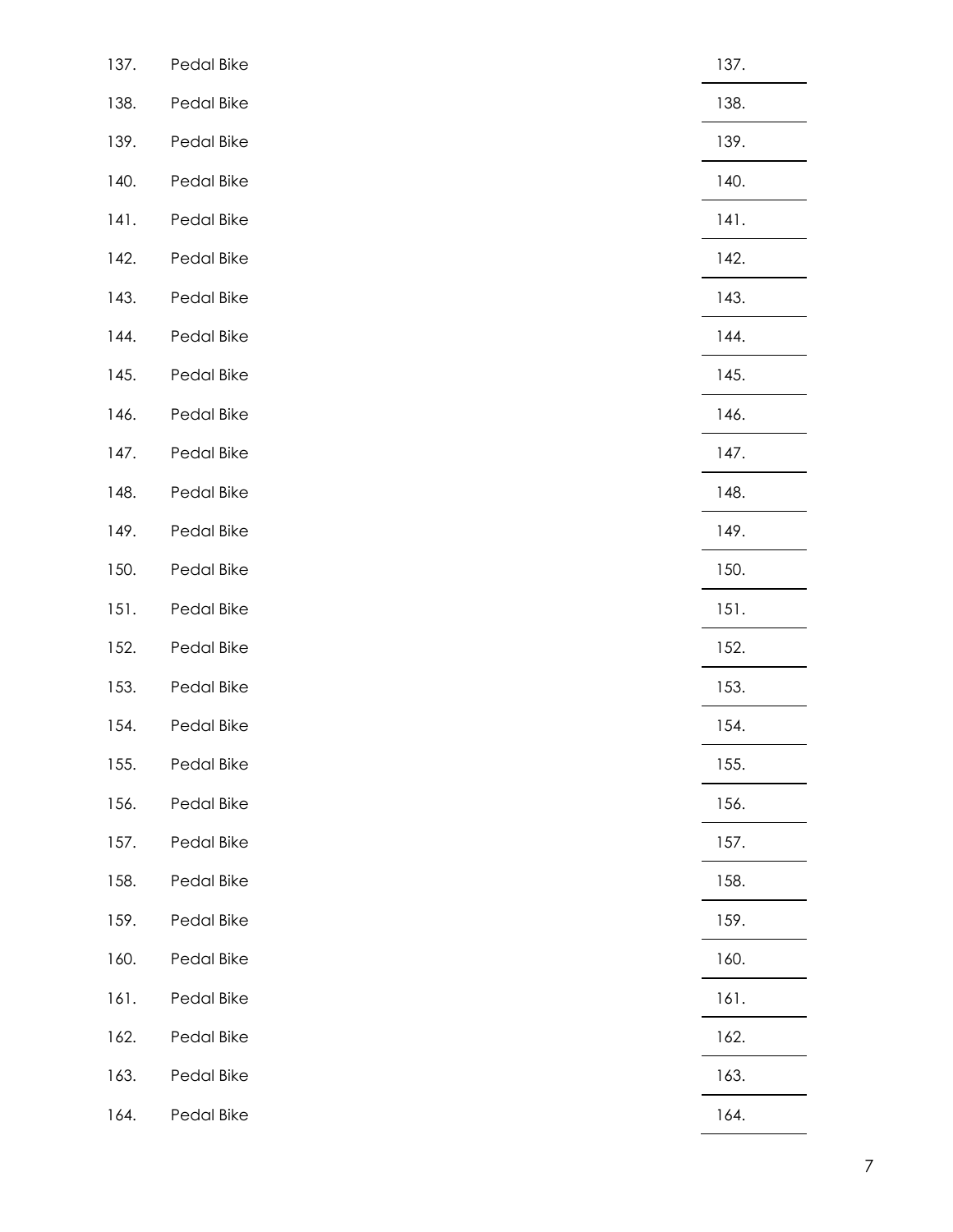| 165. | Pedal Bike                                    | 165. |
|------|-----------------------------------------------|------|
| 166. | Pedal Bike                                    | 166. |
| 167. | Red Barrel w/ Garbage Can Lid                 | 167. |
| 168. | Red Barrel w/ Garbage Can Lid                 | 168. |
| 169. | Red Barrel w/ Garbage Can Lid                 | 169. |
| 170. | Red Barrel w/ Garbage Can Lid                 | 170. |
| 171. | Red Barrel w/ Garbage Can Lid                 | 171. |
| 172. | Red Barrel w/ Garbage Can Lid                 | 172. |
| 173. | Red Barrel w/ Garbage Can Lid                 | 173. |
| 174. | Red Barrel w/ Garbage Can Lid                 | 174. |
| 175. | Red Barrel w/ Garbage Can Lid                 | 175. |
| 176. | Red Barrel w/Garbage Can Lid                  | 176. |
| 177. | Snowboard                                     | 177. |
| 178. | Yard Works Lawn Mower (no battery or charger) | 178. |
| 179. | Ripstick                                      | 179. |
| 180. | Simoniz 3200PSI Pressure Washer               | 180. |
| 181. | Miscellaneous Archery Pieces in Carrying Case | 181. |
| 182. | Red Barrel w/ Garbage Can Lid                 | 182. |
| 183. | Hockey Net                                    | 183. |
| 184. | Hockey Net                                    | 184. |
| 185. | York Outside A/C Unit                         | 185. |
| 186. | Square Net                                    | 186. |
| 187. | Square Net                                    | 187. |
| 188. | Square Net                                    | 188. |
| 189. | Square Net                                    | 189. |
| 190. | Truck Box Tool Box                            | 190. |
| 191. | Truck Box Tool Box                            | 191. |
| 192. | Corded Electric Hedge Trimmer                 | 192. |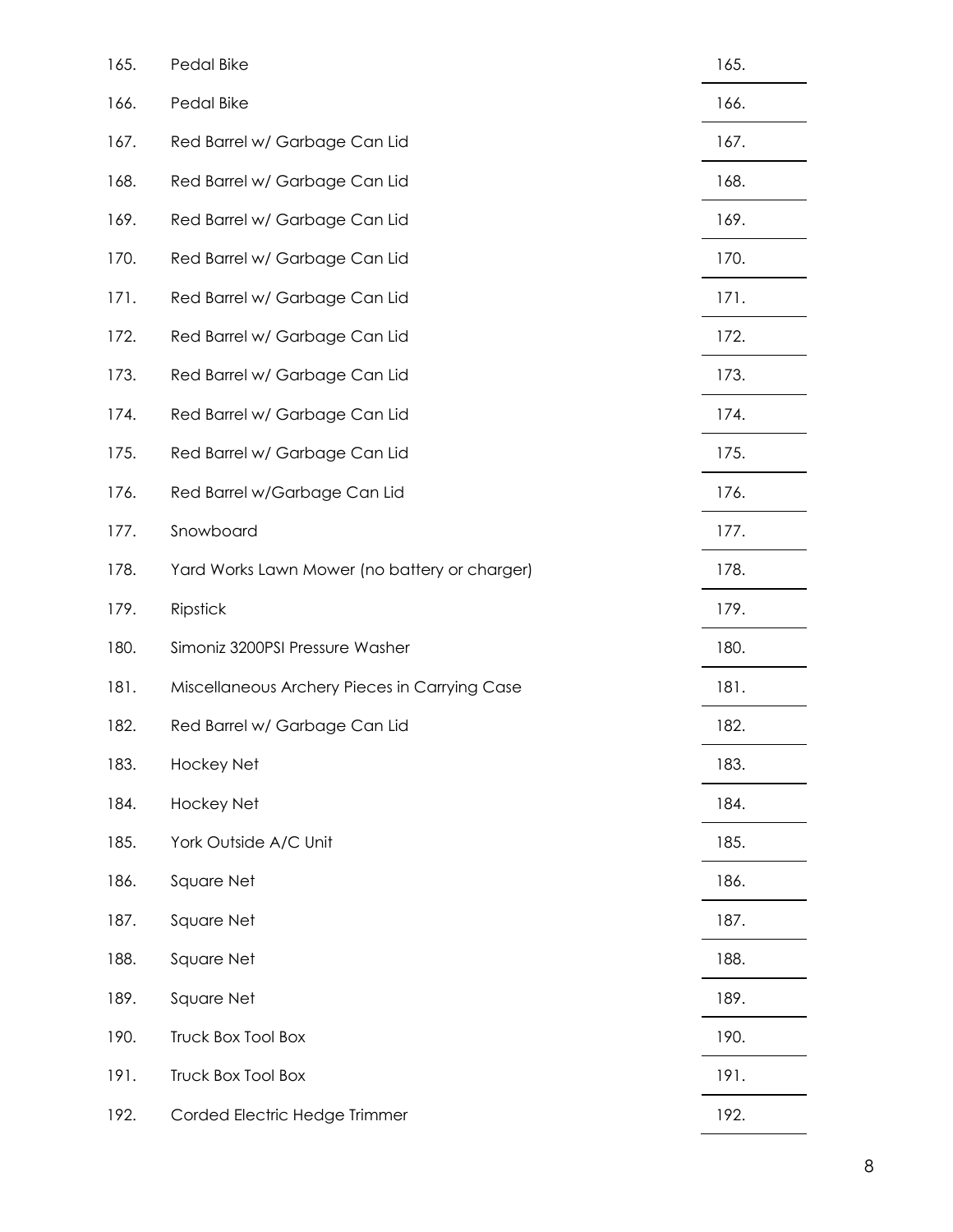| 193. | Husqvarna Push Mower                 | 193. |
|------|--------------------------------------|------|
| 194. | <b>Table Saw</b>                     | 194. |
| 195. | Reel Push Mower                      | 195. |
| 196. | Wire-In Keurig                       | 196. |
| 197. | 12 ft. Lauren Tain Gymnastics Ladder | 197. |
| 198. | Monarch Exercise Bike                | 198. |
| 199. | Lacrosse Net                         | 199. |
| 200. | Lacrosse Net                         | 200. |
| 201. | Chainsaw Chain                       | 201. |
| 202. | Chainsaw Chain                       | 202. |
| 203. | Chainsaw Chain                       | 203. |
| 204. | <b>Tube Heater Package</b>           | 204. |
| 205. | Speaker Package                      | 205. |
| 206. | Exit Sign                            | 206. |
| 207. | Exit Sign                            | 207. |
| 208. | Exit Sign                            | 208. |
| 209. | Exit Sign                            | 209. |
| 210. | <b>Exterior Light</b>                | 210. |
| 211. | <b>Exterior Light</b>                | 211. |
| 212. | Metal Exterior Door                  | 212. |
| 213. | Metal Exterior Door                  | 213. |
| 214. | Metal Exterior Door                  | 214. |
| 215. | Painting Machine                     | 215. |
| 216. | Pallet of Rubber Matting             | 216. |
| 217. | Pallet of Rubber Matting             | 217. |
| 218. | Port-a-Potty                         | 218. |
| 219. | Port-a-Potty                         | 219. |
| 220. | 10 Chairs                            | 220. |